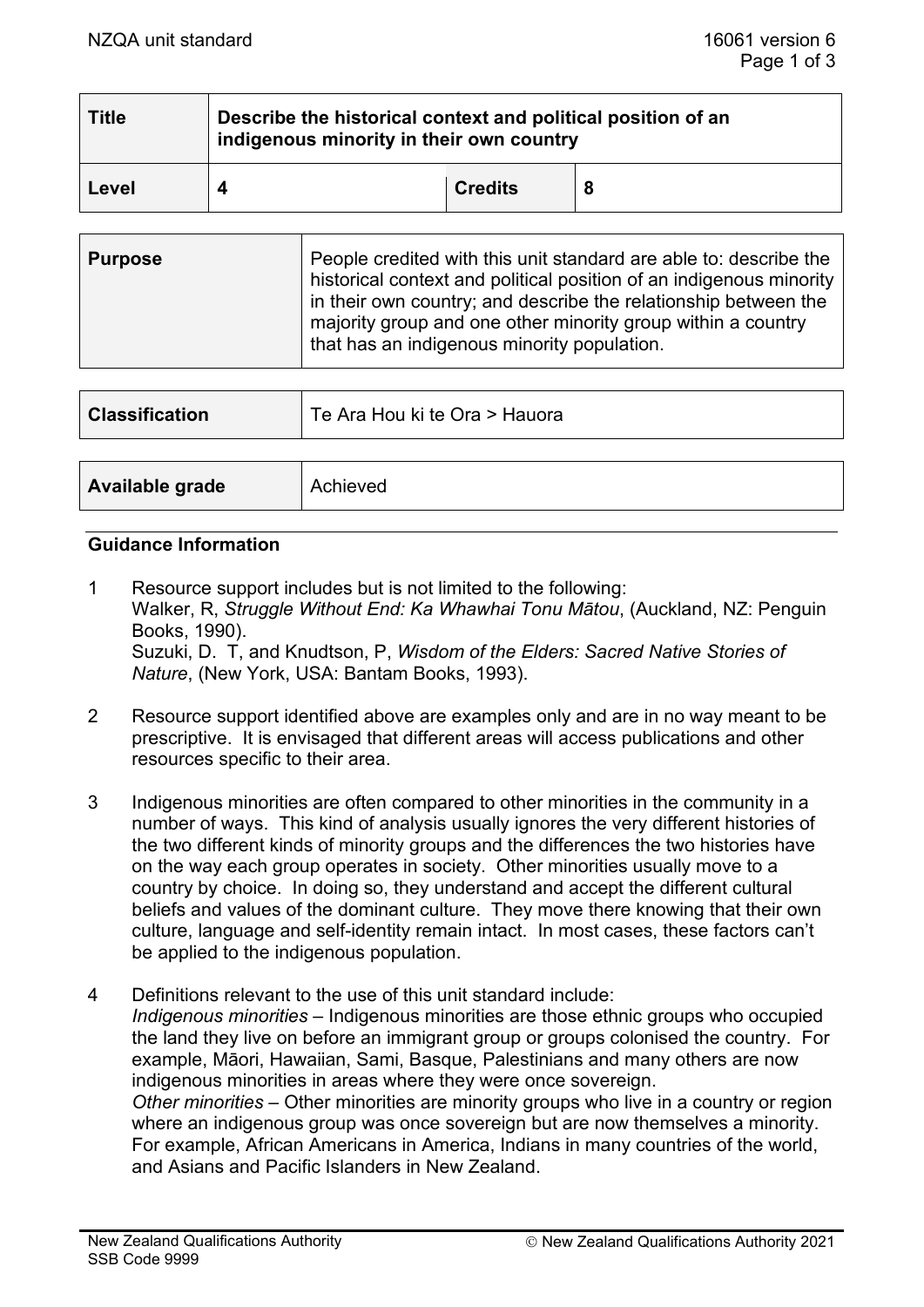# **Outcomes and performance criteria**

## **Outcome 1**

Describe the historical context and political position of an indigenous minority in their own country.

## **Performance criteria**

- 1.1 The description details the process of disempowerment by majority groups of an indigenous minority in their own country.
	- Range indigenous minorities in their own countries include but are not limited to – Māori, Hawaiian, Sami, Basque, Palestinian; evidence of two indigenous minorities is required.
- 1.2 The description details protocols, treaties and agreements between the indigenous minority and the majority group.
- 1.3 The description details the effects of colonisation on the indigenous minority.
	- Range effects include but are not limited to  $-$  economic effects; socioeconomic effects; effects on culture; effects on language; psychological effects; population demographics effects; evidence of two effects is required.

## **Outcome 2**

Describe the relationship between the majority group and one other minority group within a country that has an indigenous minority population.

## **Performance criteria**

- 2.1 The description details the reasons for the presence of other minority groups.
	- Range reasons include but are not limited to  $-$  seeking work; refugee status; leaving difficult economic and social conditions; looking for improved education and future; evidence of two reasons is required.
- 2.2 The description details participation and achievement in the economy and society of the different minority groups.
	- Range areas include but are not limited to  $-$  education; health; employment; judicial system; wealth; welfare; evidence of two is required.